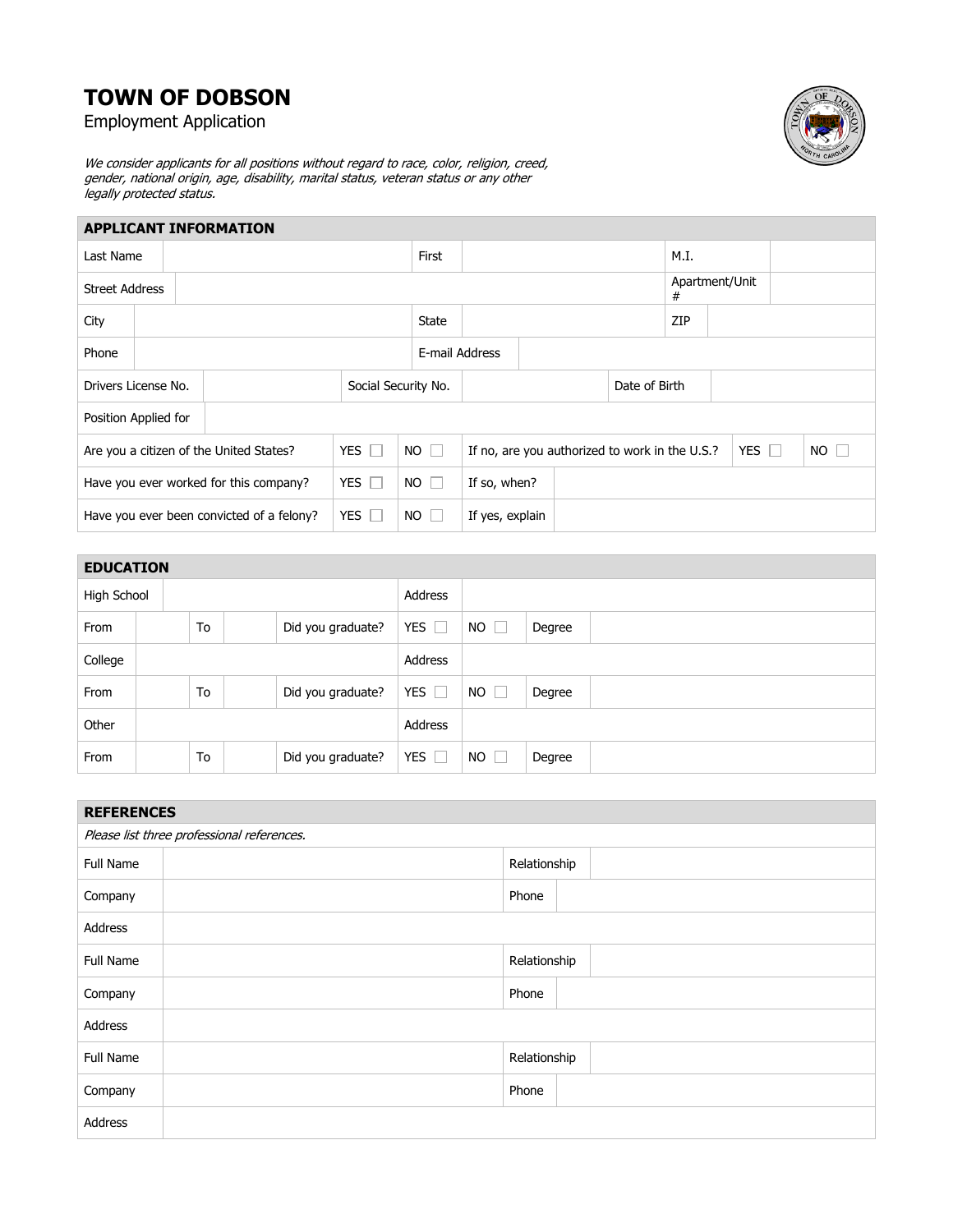| PREVIOUS EMPLOYMENT                                                                   |    |                                                          |                        |                                               |                            |  |  |  |
|---------------------------------------------------------------------------------------|----|----------------------------------------------------------|------------------------|-----------------------------------------------|----------------------------|--|--|--|
| Company                                                                               |    |                                                          |                        | Phone                                         |                            |  |  |  |
| Address                                                                               |    |                                                          |                        | Supervisor                                    |                            |  |  |  |
| Job Title                                                                             |    |                                                          | <b>Starting Salary</b> | \$                                            | <b>Ending Salary</b><br>\$ |  |  |  |
| Responsibilities                                                                      |    |                                                          |                        |                                               |                            |  |  |  |
| From                                                                                  | To | Reason for Leaving                                       |                        |                                               |                            |  |  |  |
| <b>YES</b><br>$\Box$<br>May we contact your previous supervisor for a reference?      |    |                                                          |                        | $NO$ $\Box$                                   |                            |  |  |  |
| Company                                                                               |    |                                                          | Phone                  |                                               |                            |  |  |  |
| Address                                                                               |    |                                                          |                        | Supervisor                                    |                            |  |  |  |
| Job Title<br><b>Starting Salary</b>                                                   |    |                                                          | \$                     | <b>Ending Salary</b><br>$\pmb{\mathfrak{\$}}$ |                            |  |  |  |
| Responsibilities                                                                      |    |                                                          |                        |                                               |                            |  |  |  |
| From                                                                                  | To | Reason for Leaving                                       |                        |                                               |                            |  |  |  |
|                                                                                       |    | May we contact your previous supervisor for a reference? | $NO$ $\Box$            |                                               |                            |  |  |  |
| Company                                                                               |    |                                                          | Phone                  |                                               |                            |  |  |  |
| <b>Address</b>                                                                        |    |                                                          | Supervisor             |                                               |                            |  |  |  |
| Job Title                                                                             |    |                                                          | <b>Starting Salary</b> | \$                                            | Ending Salary \$           |  |  |  |
| Responsibilities                                                                      |    |                                                          |                        |                                               |                            |  |  |  |
| From                                                                                  | To | Reason for Leaving                                       |                        |                                               |                            |  |  |  |
| May we contact your previous supervisor for a reference?<br>YES $\Box$<br>$NO$ $\Box$ |    |                                                          |                        |                                               |                            |  |  |  |

| <b>MILITARY SERVICE</b>          |                   |
|----------------------------------|-------------------|
| <b>Branch</b>                    | From<br>To        |
| Rank at Discharge                | Type of Discharge |
| If other than honorable, explain |                   |

| WHY ARE YOU INTERESTED IN THIS POSITION? |  |
|------------------------------------------|--|
|                                          |  |